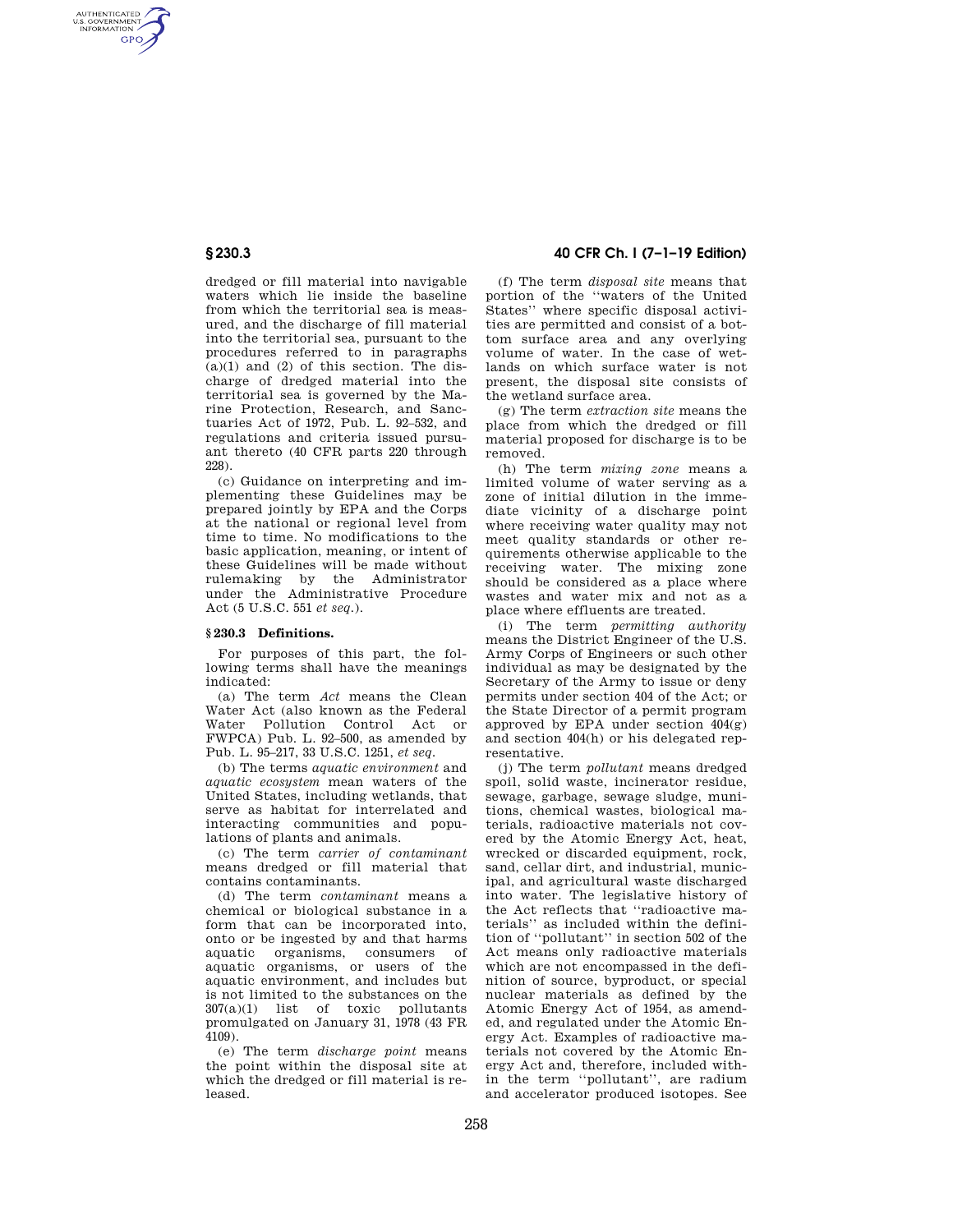### **Environmental Protection Agency § 230.3**

*Train* v. *Colorado Public Interest Research Group, Inc.,* 426 U.S. 1 (1976).

(k) The term *pollution* means the man-made or man-induced alteration of the chemical, physical, biological or radiological integrity of an aquatic ecosystem.

(l) The term *practicable* means available and capable of being done after taking into consideration cost, existing technology, and logistics in light of overall project purposes.

(m) *Special aquatic sites* means those sites identified in subpart E. They are geographic areas, large or small, possessing special ecological characteristics of productivity, habitat, wildlife protection, or other important and easily disrupted ecological values. These areas are generally recognized as significantly influencing or positively contributing to the general overall environmental health or vitality of the entire ecosystem of a region. (See  $§230.10(a)(3))$ 

(n) The term *territorial sea* means the belt of the sea measured from the baseline as determined in accordance with the Convention on the Territorial Sea and the Contiguous Zone and extending seaward a distance of three miles.

(o) The term *waters of the United States* means:

(1) For purposes of the Clean Water Act, 33 U.S.C. 1251 *et seq.* and its implementing regulations, subject to the exclusions in paragraph (o)(2) of this section, the term ''waters of the United States'' means:

(i) All waters which are currently used, were used in the past, or may be susceptible to use in interstate or foreign commerce, including all waters which are subject to the ebb and flow of the tide;

(ii) All interstate waters, including interstate wetlands;

(iii) The territorial seas;

(iv) All impoundments of waters otherwise identified as waters of the United States under this section;

(v) All tributaries, as defined in paragraph  $(0)(3)(iii)$  of this section, of waters identified in paragraphs  $(0)(1)(i)$ through (iii) of this section;

(vi) All waters adjacent to a water<br>identified in paragraphs  $(0)(1)(i)$ in paragraphs  $(o)(1)(i)$ through (v) of this section, including wetlands, ponds, lakes, oxbows, impoundments, and similar waters;

(vii) All waters in paragraphs  $(0)(1)(\n$ i)(A) through (E) of this section where they are determined, on a casespecific basis, to have a significant nexus to a water identified in paragraphs  $(0)(1)(i)$  through (iii) of this section. The waters identified in each of paragraphs  $(o)(1)(vii)(A)$  through  $(E)$  of this section are similarly situated and shall be combined, for purposes of a significant nexus analysis, in the watershed that drains to the nearest water identified in paragraphs  $(0)(1)(i)$ through (iii) of this section. Waters identified in this paragraph shall not be combined with waters identified in paragraph  $(0)(1)(vi)$  of this section when performing a significant nexus analysis. If waters identified in this paragraph are also an adjacent water under paragraph  $(0)(1)(vi)$ , they are an adjacent water and no case-specific significant nexus analysis is required.

(A) *Prairie potholes.* Prairie potholes are a complex of glacially formed wetlands, usually occurring in depressions that lack permanent natural outlets, located in the upper Midwest.

(B) *Carolina bays and Delmarva bays.*  Carolina bays and Delmarva bays are ponded, depressional wetlands that occur along the Atlantic coastal plain.

(C) *Pocosins.* Pocosins are evergreen shrub and tree dominated wetlands found predominantly along the Central Atlantic coastal plain.

(D) *Western vernal pools.* Western vernal pools are seasonal wetlands located in parts of California and associated with topographic depression, soils with poor drainage, mild, wet winters and hot, dry summers.

(E) *Texas coastal prairie wetlands.*  Texas coastal prairie wetlands are freshwater wetlands that occur as a<br>mosaic of depressions, ridges, depressions, intermound flats, and mima mound wetlands located along the Texas Gulf Coast.

(viii) All waters located within the 100-year floodplain of a water identified in paragraphs (o)(1)(i) through (iii) of this section and all waters located within 4,000 feet of the high tide line or ordinary high water mark of a water identified in paragraphs (o)(1)(i) through (v) of this section where they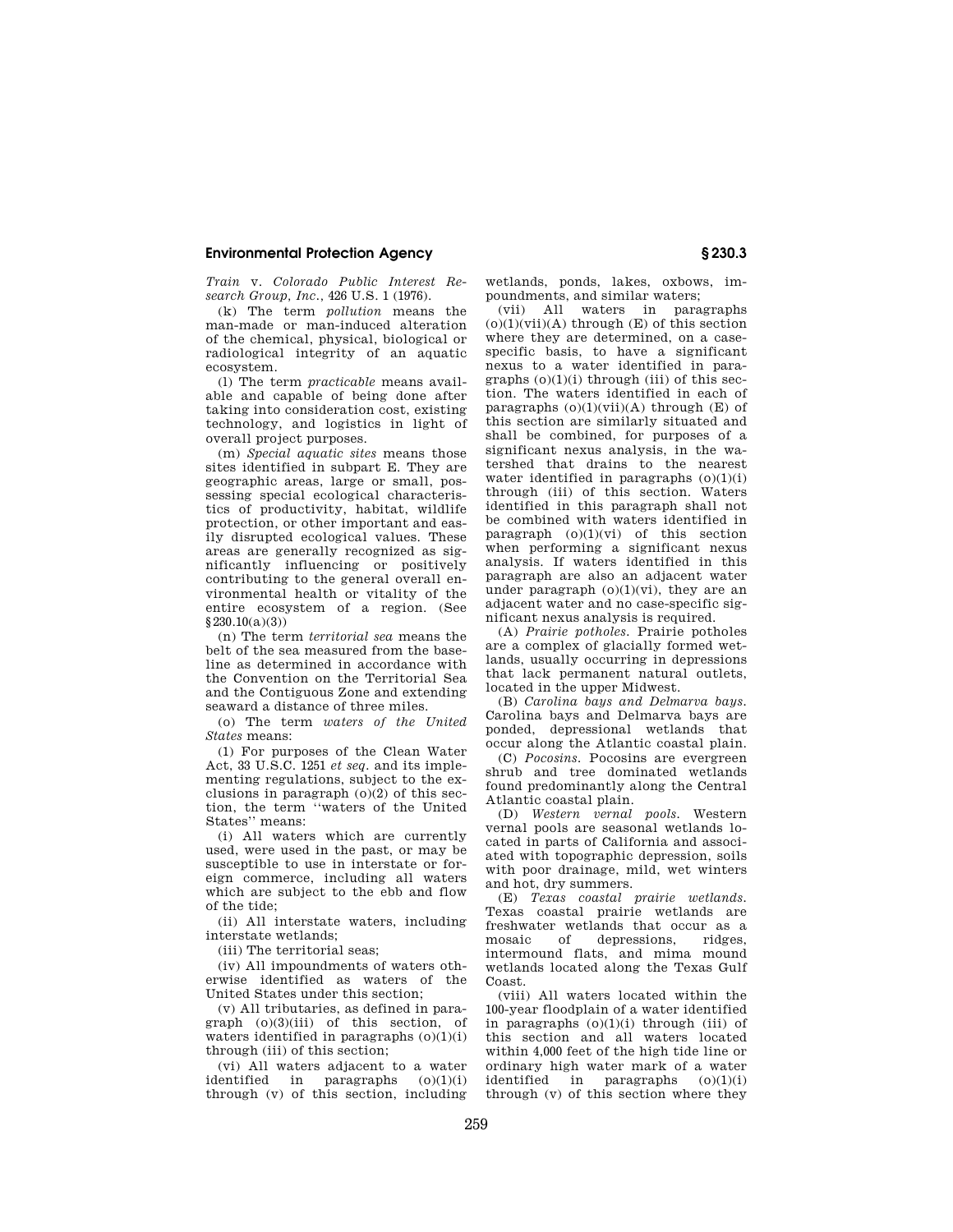# **§ 230.3 40 CFR Ch. I (7–1–19 Edition)**

are determined on a case-specific basis to have a significant nexus to a water identified in paragraphs (o)(1)(i) through (iii) of this section. For waters determined to have a significant nexus, the entire water is a water of the United States if a portion is located within the 100-year floodplain of a water identified in paragraphs  $(0)(1)(i)$ through (iii) of this section or within 4,000 feet of the high tide line or ordinary high water mark. Waters identified in this paragraph shall not be combined with waters identified in paragraph  $(0)(1)(vi)$  of this section when performing a significant nexus analysis. If waters identified in this paragraph are also an adjacent water under paragraph  $(0)(1)(vi)$ , they are an adjacent water and no case-specific significant nexus analysis is required.

(2) The following are not ''waters of the United States'' even where they otherwise meet the terms of paragraphs  $(0)(1)(iv)$  through (viii) of this section.

(i) Waste treatment systems, including treatment ponds or lagoons designed to meet the requirements of the Clean Water Act are not waters of the United States.

(ii) Prior converted cropland. Notwithstanding the determination of an area's status as prior converted cropland by any other Federal agency, for the purposes of the Clean Water Act, the final authority regarding Clean Water Act jurisdiction remains with EPA.

(iii) The following ditches:

(A) Ditches with ephemeral flow that are not a relocated tributary or excavated in a tributary.

(B) Ditches with intermittent flow that are not a relocated tributary, excavated in a tributary, or drain wetlands.

(C) Ditches that do not flow, either directly or through another water, into a water identified in paragraphs  $(0)(1)(i)$  through (iii) of this section.

(iv) The following features:

(A) Artificially irrigated areas that would revert to dry land should application of water to that area cease;

(B) Artificial, constructed lakes and ponds created in dry land such as farm and stock watering ponds, irrigation ponds, settling basins, fields flooded for rice growing, log cleaning ponds, or cooling ponds;

(C) Artificial reflecting pools or swimming pools created in dry land;

(D) Small ornamental waters created in dry land;

(E) Water-filled depressions created in dry land incidental to mining or construction activity, including pits excavated for obtaining fill, sand, or gravel that fill with water;

(F) Erosional features, including gullies, rills, and other ephemeral features that do not meet the definition of tributary, non-wetland swales, and lawfully constructed grassed waterways; and

(G) Puddles.

(v) Groundwater, including groundwater drained through subsurface drainage systems.

(vi) Stormwater control features constructed to convey, treat, or store stormwater that are created in dry land.

(vii) Wastewater recycling structures constructed in dry land; detention and retention basins built for wastewater recycling; groundwater recharge basins; percolation ponds built for wastewater recycling; and water distributary structures built for wastewater recycling.

(3) In this paragraph (o), the following definitions apply:

(i) *Adjacent.* The term *adjacent* means bordering, contiguous, or neighboring a water identified in paragraphs  $(0)(1)(i)$ through (v) of this section, including waters separated by constructed dikes or barriers, natural river berms, beach dunes, and the like. For purposes of adjacency, an open water such as a pond or lake includes any wetlands within or abutting its ordinary high water mark. Adjacency is not limited to waters located laterally to a water identified in paragraphs  $(0)(1)(i)$  through  $(v)$  of this section. Adjacent waters also include all waters that connect segments of a water identified in paragraphs  $(0)(1)(i)$ through (v) or are located at the head of a water identified in paragraphs  $(0)(1)(i)$  through  $(v)$  of this section and are bordering, contiguous, or neighboring such water. Waters being used for established normal farming, ranching, and silviculture activities (33 U.S.C. 1344(f)) are not adjacent.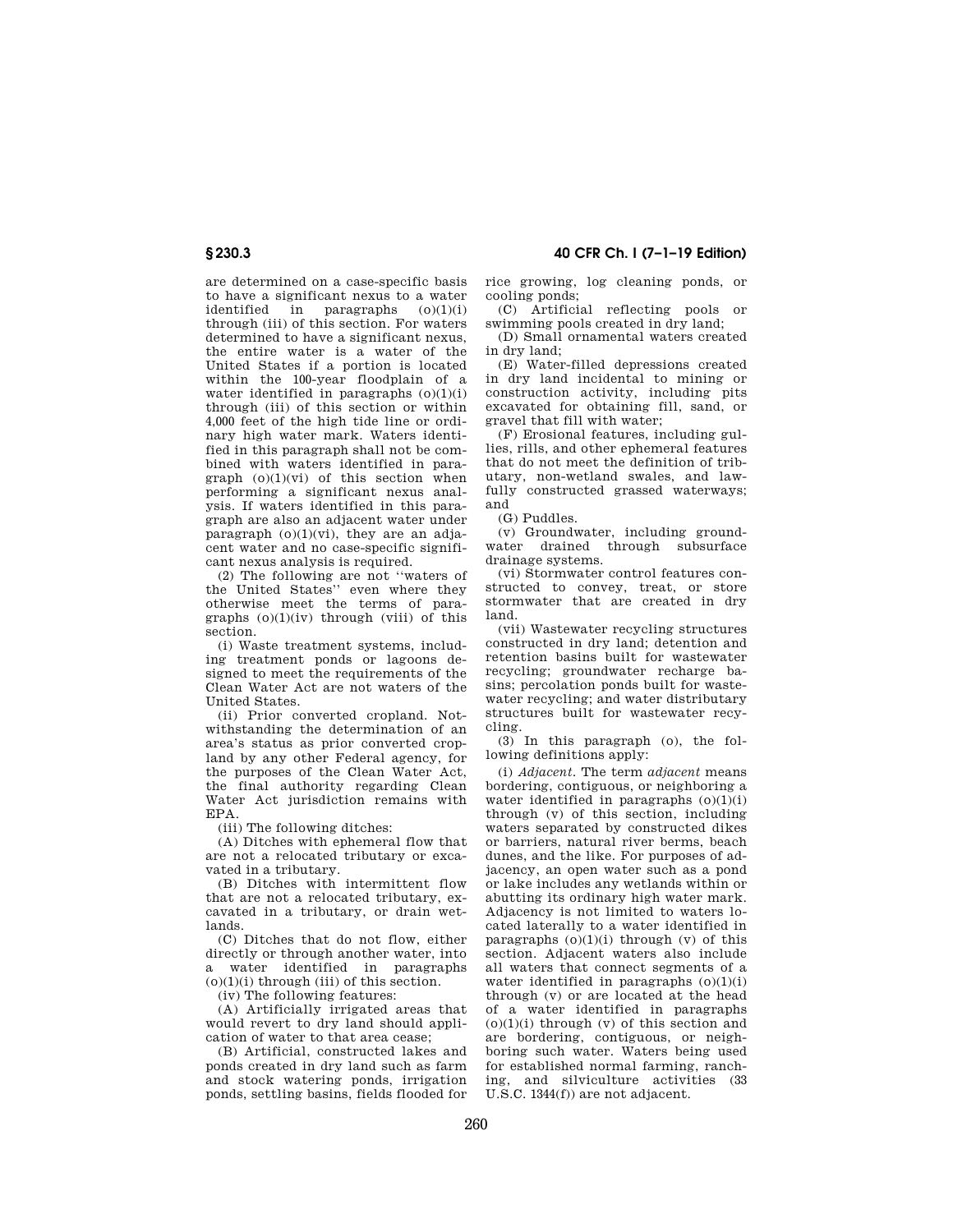### **Environmental Protection Agency § 230.3**

(ii) *Neighboring.* The term *neighboring*  means:

(A) All waters located within 100 feet of the ordinary high water mark of a water identified in paragraphs (o)(1)(i) through (v) of this section. The entire water is neighboring if a portion is located within 100 feet of the ordinary high water mark;

(B) All waters located within the 100 year floodplain of a water identified in paragraphs  $(0)(1)(i)$  through  $(v)$  of this section and not more than 1,500 feet from the ordinary high water mark of such water. The entire water is neighboring if a portion is located within 1,500 feet of the ordinary high water mark and within the 100-year floodplain;

 $(C)$  All waters located within 1,500 feet of the high tide line of a water identified in paragraphs  $(0)(1)(i)$  or  $(iii)$ of this section, and all waters within 1,500 feet of the ordinary high water mark of the Great Lakes. The entire water is neighboring if a portion is located within 1,500 feet of the high tide line or within 1,500 feet of the ordinary high water mark of the Great Lakes.

(iii) *Tributary* and *tributaries.* The terms *tributary* and *tributaries* each mean a water that contributes flow, either directly or through another water (including an impoundment identified in paragraph  $(0)(1)(iv)$  of this section), to a water identified in paragraphs  $(0)(1)(i)$  through (iii) of this section that is characterized by the presence of the physical indicators of a bed and banks and an ordinary high water mark. These physical indicators demonstrate there is volume, frequency, and duration of flow sufficient to create a bed and banks and an ordinary high water mark, and thus to qualify as a tributary. A tributary can be a natural, man-altered, or man-made water and includes waters such as rivers, streams, canals, and ditches not excluded under paragraph (o)(2) of this section. A water that otherwise qualifies as a tributary under this definition does not lose its status as a tributary if, for any length, there are one or more constructed breaks (such as bridges, culverts, pipes, or dams), or one or more natural breaks (such as wetlands along the run of a stream, debris piles, boulder fields, or a stream

that flows underground) so long as a bed and banks and an ordinary high water mark can be identified upstream of the break. A water that otherwise qualifies as a tributary under this definition does not lose its status as a tributary if it contributes flow through a water of the United States that does not meet the definition of tributary or through a non-jurisdictional water to a water identified in paragraphs  $(0)(1)(i)$ through (iii) of this section.

(iv) *Wetlands.* The term *wetlands*  means those areas that are inundated or saturated by surface or groundwater at a frequency and duration sufficient to support, and that under normal circumstances do support, a prevalence of vegetation typically adapted for life in saturated soil conditions. Wetlands generally include swamps, marshes, bogs, and similar areas.

(v) *Significant nexus.* The term *significant nexus* means that a water, including wetlands, either alone or in combination with other similarly situated waters in the region, significantly affects the chemical, physical, or biological integrity of a water identified in paragraphs  $(0)(1)(i)$  through (iii) of this section. The term "in the region" means the watershed that drains to the nearest water identified in paragraphs  $(0)(1)(i)$  through (iii) of this section. For an effect to be significant, it must be more than speculative or insubstantial. Waters are similarly situated when they function alike and are sufficiently close to function together in affecting downstream waters. For purposes of determining whether or not a water has a significant nexus, the water's effect on downstream  $(0)(1)(i)$ through (iii) waters shall be assessed by evaluating the aquatic functions identified in paragraphs  $(o)(3)(v)(A)$ through  $(I)$  of this section. A water has a significant nexus when any single function or combination of functions performed by the water, alone or together with similarly situated waters in the region, contributes significantly to the chemical, physical, or biological integrity of the nearest water identified in paragraphs  $(0)(1)(i)$  through  $(iii)$ of this section. Functions relevant to the significant nexus evaluation are the following:

(A) Sediment trapping,